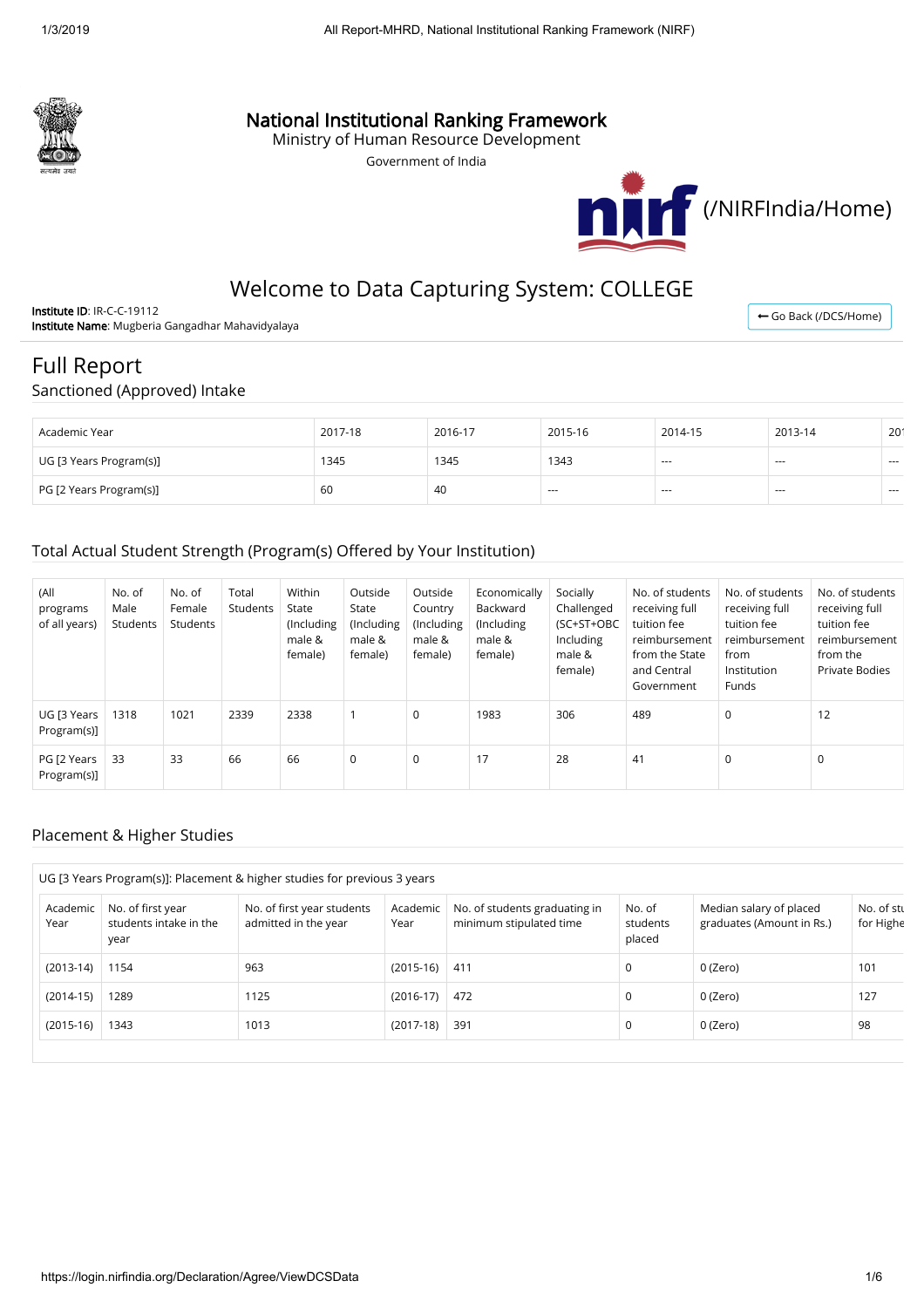| Academic<br>Year | No. of first year<br>students intake in the<br>year | No. of first year students<br>admitted in the year | Academic<br>Year | No. of students graduating in<br>minimum stipulated time | No. of<br>students<br>placed | Median salary of placed<br>graduates (Amount in Rs.) | No. of stu<br>for Highe |
|------------------|-----------------------------------------------------|----------------------------------------------------|------------------|----------------------------------------------------------|------------------------------|------------------------------------------------------|-------------------------|
| $(2014-15)$ 0    |                                                     | 0                                                  | $(2015-16)$ 0    |                                                          | $\mathbf 0$                  | 0 (Zero)                                             | 0                       |
| $(2015-16)$      | 40                                                  | 40                                                 | $(2016-17)$      | -40                                                      | 12                           | 144000 (one Lakh Forty Four<br>Thousand only)        | 2                       |
| $(2016-17)$      | 40                                                  | 40                                                 | $(2017-18)$      | -40                                                      | 11                           | 144000 (one Lakh Forty Four<br>Thousand only)        |                         |

### Financial Resources: Utilised Amount for the Capital & Operational expenditure for previous 3 years

| <b>Financial Year</b>                                                                                                                            | 2017-18                                                                                         | 2016-17                                                                                        | 2015                                                           |
|--------------------------------------------------------------------------------------------------------------------------------------------------|-------------------------------------------------------------------------------------------------|------------------------------------------------------------------------------------------------|----------------------------------------------------------------|
|                                                                                                                                                  | <b>Utilised Amount</b>                                                                          | <b>Utilised Amount</b>                                                                         | Utilised /                                                     |
| Annual Capital Expenditure on Academic Activities and Resources (excluding expenditure on buildings)                                             |                                                                                                 |                                                                                                |                                                                |
| Library                                                                                                                                          | 215777 (Two lakh fifteen thousand<br>s seven hundred seventy seven onl<br>y)                    | 485009 (Four lakh eighty five thous<br>ands nine onli)                                         | 149020 (One lakh i<br>nds twenty only)                         |
| New Equipment for Laboratories                                                                                                                   | 1616271 (Sixteen lakh sixteen thou<br>sands two hundred seventy one on<br>ly)                   | 556743 (Five lakh fifty six thousand<br>s seven hundred forty three only)                      | 3857383 (Thirty eis<br>en thousands thre<br>y three only)      |
| Other expenditure on creation of Capital Assets (excluding expenditure<br>on Land and Building)                                                  | 2477876 (Twenty four lakh seventy<br>seven thousands eight hundred se<br>venty six only)        | 933325 (Nine lakh thirty three thou<br>sands three hundred twenty five o<br>nly)               | 1177433 (Eleven la<br>n thousands four <b>h</b><br>ree only)   |
| Annual Operational Expenditure                                                                                                                   |                                                                                                 |                                                                                                |                                                                |
| Salaries (Teaching and Non Teaching staff)                                                                                                       | 13348315 (One corer thirty three la<br>kh forty eight thousands three hun<br>dred fifteen only) | 31127345 (Three corer eleven lakh<br>twenty seven thousands three hun<br>dred forty five only) | 32169481 (Three c<br>lakh sixty nine tho<br>dred eighty one or |
| Maintenance of Academic Infrastructure or consumables, other running<br>expenditures etc. (excluding maintenance of hostels and allied services) | 7557544 (Seventy five lakh fifty sev<br>en thousands five hundred forty fo<br>ur only)          | 826907 (Eight lakh twenty six thous<br>ands nine hundred seven only)                           | 6427139 (Sixty fou<br>en thousands one<br>ine only)            |
| Seminars/Conferences/Workshops                                                                                                                   | 138965 (One lakh thirty eight thous<br>ands nine hundred sixty five only)                       | 410648 (Four lakh ten thousands si<br>x hundred forty eight only)                              | 825921 (Eight lakh<br>sands nine hundre<br>ly)                 |

## PCS Facilities: Facilities of physically challenged students

| . Do your institution buildings have Lifts/Ramps?                                                                                                         | Yes, more than 809<br>buildings |
|-----------------------------------------------------------------------------------------------------------------------------------------------------------|---------------------------------|
| 2. Do your institution have provision for walking aids, includingwheelchairs and transportation from one building to another for handicapped<br>students? | Yes                             |
| 3. Do your institution buildings have specially designed toilets for handicapped students?                                                                | Not available                   |

### Faculty Details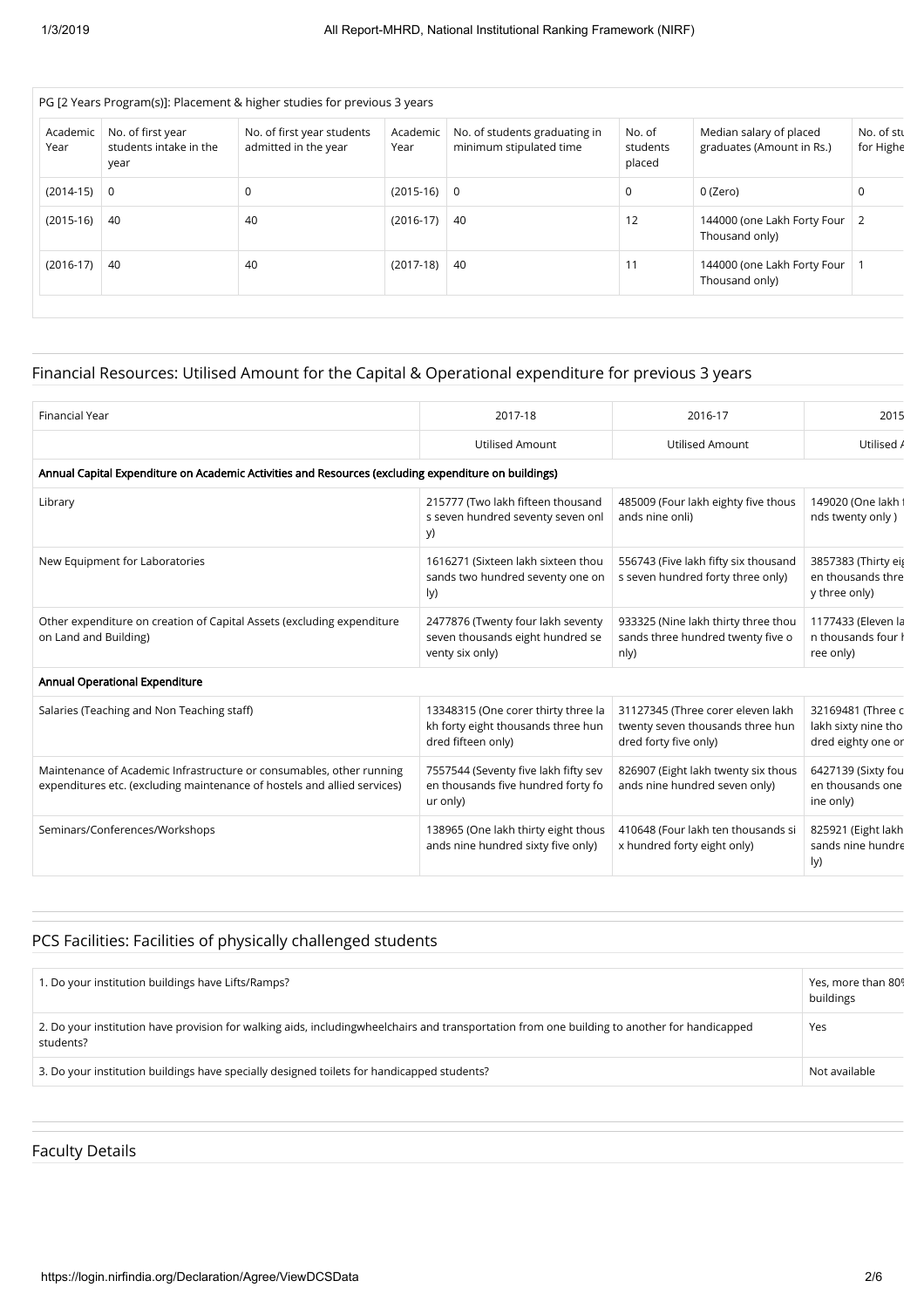1. How many faculty members of your institution have received highly reputed national/international awards/recognition from Central government agencies in the previou year (2017-18)?

| Srno           | Name                         | Age | Designation                                      | Gender | Qualification | Experience (In<br>Months) | Is Associated<br>Last Year | Currently working<br>with institution? | Joining<br>Date     | Leavir<br>Date |
|----------------|------------------------------|-----|--------------------------------------------------|--------|---------------|---------------------------|----------------------------|----------------------------------------|---------------------|----------------|
| $\mathbf{1}$   | Dr Swapan Kumar<br>Misra     | 56  | Dean / Principal / Director /<br>Vice Chancellor | Male   | Ph.D          | 346                       | Yes                        | Yes                                    | $25 - 04 -$<br>2008 | ---            |
| $\overline{2}$ | Abani Kumar<br>Tripathy      | 59  | Associate Professor                              | Male   | M.COM         | 396                       | Yes                        | Yes                                    | $24 - 01 -$<br>1986 | ---            |
| 3              | Dr Swapan Kumar<br>Sarkar    | 60  | Associate Professor                              | Male   | Ph.D          | 370                       | Yes                        | Yes                                    | 27-09-<br>1988      | ---            |
| 4              | Dr Subhas<br>Chandra         | 56  | Associate Professor                              | Male   | Ph.D          | 235                       | Yes                        | Yes                                    | $22 - 12 -$<br>1999 | ---            |
| 5              | Jonaki Biswas                | 45  | Assistant Professor                              | Female | <b>SLET</b>   | 207                       | Yes                        | Yes                                    | $02 - 04 -$<br>2002 | ---            |
| 6              | Dr Prasenjit Ghosh           | 41  | Assistant Professor                              | Male   | Ph.D          | 191                       | Yes                        | Yes                                    | 22-08-<br>2003      | ---            |
| $\overline{7}$ | Dr Monoranjan<br>Das         | 43  | Assistant Professor                              | Male   | Ph.D          | 155                       | Yes                        | Yes                                    | $01 - 08 -$<br>2006 | ---            |
| 8              | Dr Kalipada Maity            | 39  | Assistant Professor                              | Male   | Ph.D          | 152                       | Yes                        | Yes                                    | $24 - 11 -$<br>2006 | ---            |
| 9              | Dr Bidhan<br>Chandra Samanta | 40  | Assistant Professor                              | Male   | Ph.D          | 151                       | Yes                        | Yes                                    | $18 - 12 -$<br>2006 | ---            |
| 10             | Jyoti Mitra                  | 40  | Assistant Professor                              | Male   | M. Phil       | 112                       | Yes                        | Yes                                    | $27-03-$<br>2010    | ---            |
| 11             | Dr Siddhartha<br>Chatterjee  | 38  | Assistant Professor                              | Male   | Ph.D          | 112                       | Yes                        | Yes                                    | $27-03-$<br>2010    | ---            |
| 12             | Alok Ranjan<br>Khatua        | 43  | Assistant Professor                              | Male   | M. Phil       | 112                       | Yes                        | Yes                                    | $30-03-$<br>2010    | ---            |
| 13             | Dr Sutapa Saha               | 47  | Assistant Professor                              | Female | Ph.D          | 112                       | Yes                        | Yes                                    | $31 - 03 -$<br>2010 | ---            |
| 14             | Dr Apurba Giri               | 35  | Assistant Professor                              | Male   | Ph.D          | 62                        | Yes                        | Yes                                    | 22-05-<br>2014      | ---            |
| 15             | Sanatan Adhikary             | 37  | Assistant Professor                              | Male   | <b>NET</b>    | 56                        | Yes                        | Yes                                    | $12 - 11 -$<br>2014 | $\cdots$       |
| 16             | Dr Pintu Roy<br>Chowdhury    | 42  | Assistant Professor                              | Male   | Ph.D          | 55                        | Yes                        | Yes                                    | $14 - 12 -$<br>2014 | ---            |
| 17             | Dr Nabakumar<br>Ghosh        | 47  | Assistant Professor                              | Male   | Ph.D          | 52                        | Yes                        | Yes                                    | $01 - 04 -$<br>2015 | ---            |
| 18             | Dr Soumen Das                | 37  | Assistant Professor                              | Male   | Ph.D          | 36                        | No                         | Yes                                    | $08-11-$<br>2016    | ---            |
| 19             | Dr Goutam<br>Barman          | 44  | Assistant Professor                              | Male   | Ph.D          | 29                        | No                         | Yes                                    | $01 - 06 -$<br>2017 | ---            |
| 20             | Krishnabandhu<br>Das         | 30  | Assistant Professor                              | Male   | <b>SLET</b>   | 32                        | No                         | Yes                                    | $27-02-$<br>2017    | ---            |
| 21             | Sambhu Manna                 | 27  | Assistant Professor                              | Male   | M. Phil       | 33                        | No                         | Yes                                    | $03-02-$<br>2017    | ---            |
| 22             | Dr Narottam<br>Sutradhar     | 35  | Assistant Professor                              | Male   | Ph.D          | 28                        | No                         | Yes                                    | 15-06-<br>2017      | $\overline{a}$ |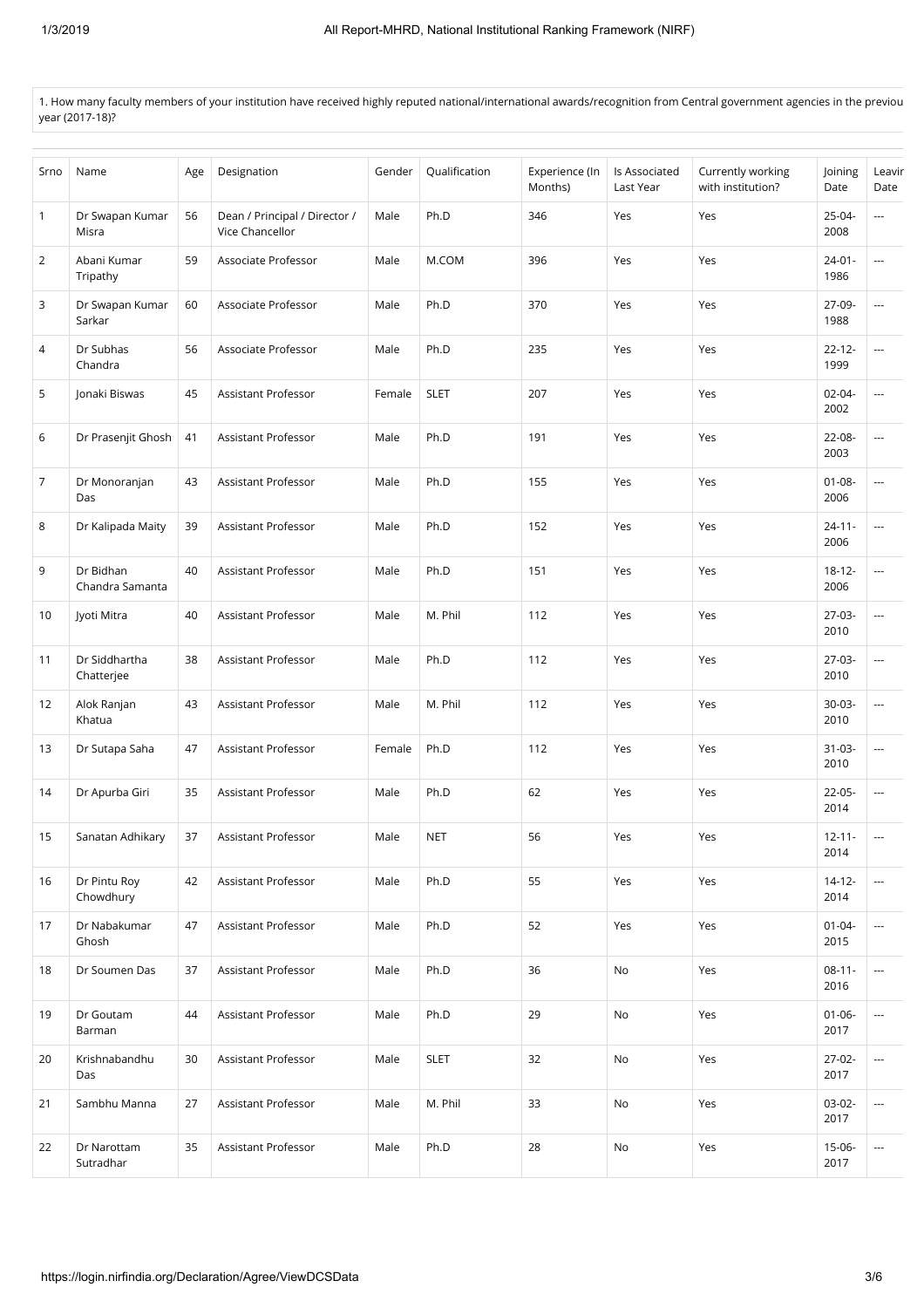| 23 | Ranita Bain                  | 33 | Assistant Professor        | Female | <b>SLET</b>     | 30  | No  | Yes | $03-05-$<br>2017    | ---                      |
|----|------------------------------|----|----------------------------|--------|-----------------|-----|-----|-----|---------------------|--------------------------|
| 24 | Manas Khalua                 | 32 | Assistant Professor        | Male   | <b>NET</b>      | 35  | No  | Yes | $20-12-$<br>2016    | $\overline{\phantom{a}}$ |
| 25 | Dr Sourav Sikdar             | 33 | Assistant Professor        | Male   | Ph.D            | 33  | No  | Yes | $19 - 01 -$<br>2017 | ---                      |
| 26 | Kingshuk Karan               | 30 | Assistant Professor        | Male   | <b>SLET</b>     | 33  | No  | Yes | $19-01-$<br>2017    | $\sim$                   |
| 27 | Mithu Roy                    | 29 | Assistant Professor        | Male   | <b>SLET</b>     | 29  | No  | Yes | 22-05-<br>2017      | $\overline{\phantom{a}}$ |
| 28 | Irani Banerjee<br>Chatterjee | 39 | <b>Assistant Professor</b> | Female | M. Phil         | 29  | No  | Yes | 25-05-<br>2017      | ---                      |
| 29 | Devmita Dinda                | 33 | Other                      | Female | M.Sc.           | 123 | Yes | Yes | $15-07-$<br>2009    | $\overline{\phantom{a}}$ |
| 30 | Kousik MOndal                | 34 | Other                      | Male   | M.Sc.           | 87  | Yes | Yes | 17-08-<br>2010      | $\overline{\phantom{a}}$ |
| 31 | Arpita Das                   | 31 | Other                      | Female | M.Sc.           | 87  | Yes | Yes | 20-08-<br>2010      | $\overline{\phantom{a}}$ |
| 32 | Anindita Si                  | 51 | Other                      | Female | MP.Ed.          | 238 | Yes | Yes | $01 - 12 -$<br>1999 | ---                      |
| 33 | Sudarsan Adak                | 44 | Other                      | Male   | M.COM           | 238 | Yes | Yes | $05-01-$<br>2000    | ---                      |
| 34 | Ranjit Kumar Giri            | 43 | Other                      | Male   | M.COM           | 229 | Yes | Yes | 14-09-<br>2000      | $\sim$                   |
| 35 | Radhakrishna<br>Dinda        | 49 | Other                      | Male   | M.COM           | 226 | Yes | Yes | $09-01-$<br>2001    | $\overline{\phantom{a}}$ |
| 36 | Goutam Kumar<br>Jana         | 40 | Other                      | Male   | M.Sc.           | 171 | Yes | Yes | 09-07-<br>2005      | ---                      |
| 37 | Kalyanmoy Jana               | 33 | Other                      | Male   | M.Sc.           | 120 | Yes | Yes | $04 - 11 -$<br>2009 | $\overline{\phantom{a}}$ |
| 38 | Sujal Kumar Bera             | 47 | Other                      | Male   | M.A             | 228 | Yes | Yes | $01 - 11 -$<br>2003 | $\overline{\phantom{a}}$ |
| 39 | Swati Paul                   | 44 | Other                      | Female | M.A             | 158 | Yes | Yes | 25-08-<br>2006      | ---                      |
| 40 | Soumen<br>Mukherjee          | 44 | Other                      | Male   | <b>NET</b>      | 131 | Yes | Yes | $01 - 12 -$<br>2008 | $\sim$                   |
| 41 | Rita Pradhan                 | 32 | Other                      | Female | M.Sc.           | 123 | Yes | Yes | 05-08-<br>2009      | $\overline{\phantom{a}}$ |
| 42 | Somnath Bhunia               | 34 | Other                      | Male   | M. Phil         | 123 | Yes | Yes | $01 - 08 -$<br>2009 | $\overline{\phantom{a}}$ |
| 43 | Pratima Bhakta               | 48 | Other                      | Female | M.Sc.           | 266 | Yes | Yes | $01-09-$<br>1997    | $\overline{\phantom{a}}$ |
| 44 | Barnali Maji                 | 45 | Other                      | Female | M.Sc.           | 206 | Yes | Yes | 02-09-<br>2002      | $\sim$                   |
| 45 | Pranga Paramita<br>Pradhan   | 33 | Other                      | Female | M.A.(Economics) | 120 | Yes | Yes | $24 - 10 -$<br>2009 | $\overline{\phantom{a}}$ |
| 46 | Sumana Jana                  | 39 | Other                      | Female | M. Phil         | 171 | Yes | Yes | $01 - 08 -$<br>2005 | $\overline{\phantom{a}}$ |
| 47 | Banashree Roy<br>Chakraborty | 35 | Other                      | Female | M.A             | 123 | Yes | Yes | $01 - 08 -$<br>2009 | $\overline{\phantom{a}}$ |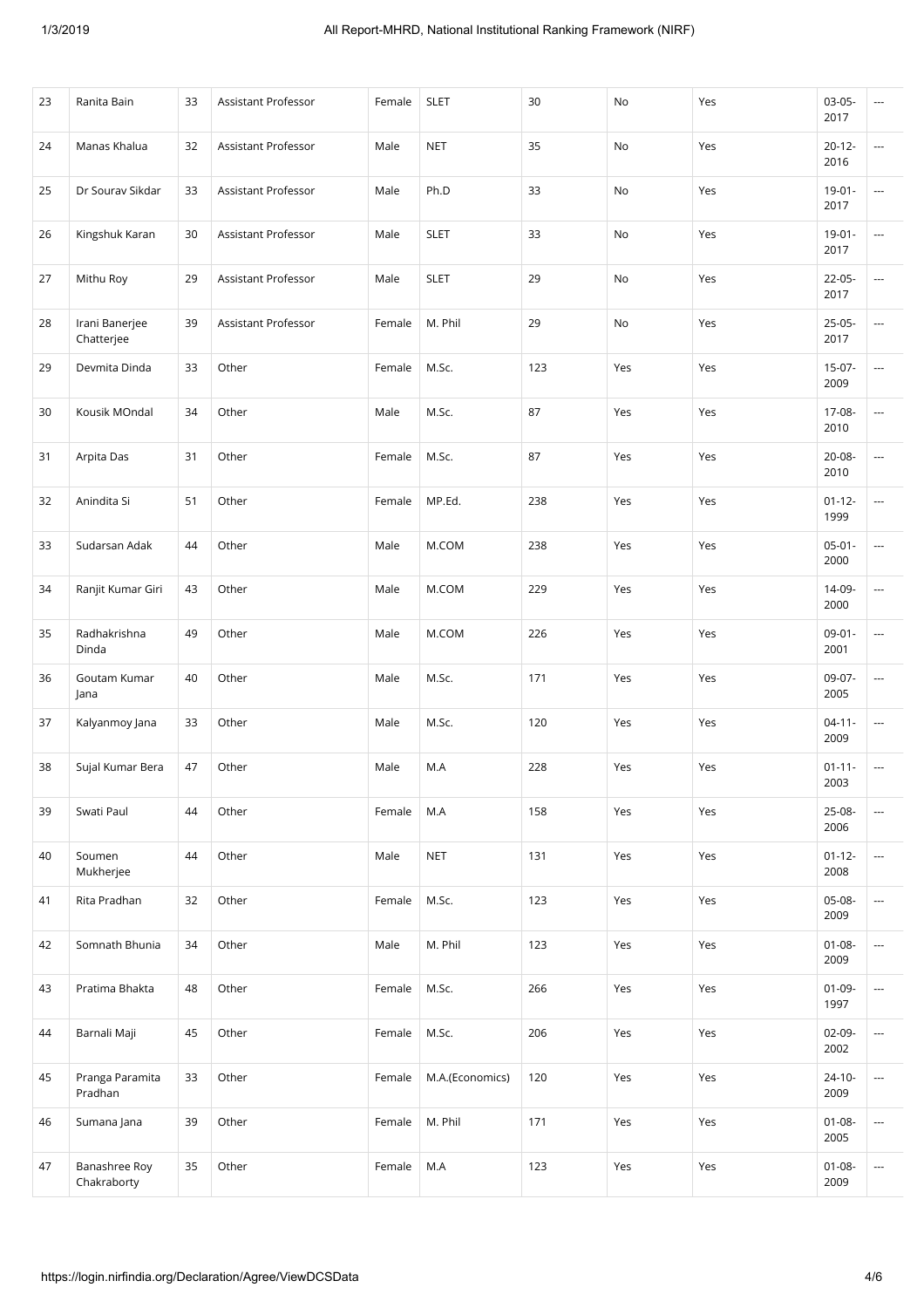| 48 | Sandipan Jana             | 43 | Other               | Male   | M.A        | 206 | Yes | Yes | $02 - 09 -$<br>2002 | ---                      |
|----|---------------------------|----|---------------------|--------|------------|-----|-----|-----|---------------------|--------------------------|
| 49 | Roma Das Sasmal           | 50 | Other               | Female | M. Phil    | 194 | Yes | Yes | 08-09-<br>2003      | ---                      |
| 50 | Biswajit Samanta          | 39 | Other               | Male   | M.A        | 123 | Yes | Yes | $26 - 07 -$<br>2009 | ---                      |
| 51 | Amrit Dash                | 37 | Other               | Male   | M.A        | 183 | Yes | Yes | 29-08-<br>2006      | ---                      |
| 52 | Sutapa Giri               | 33 | Other               | Female | <b>NET</b> | 132 | Yes | Yes | $03 - 11 -$<br>2008 | ---                      |
| 53 | Sujoy Das                 | 35 | Other               | Male   | M.A        | 136 | Yes | Yes | 05-08-<br>2010      | ---                      |
| 54 | Dr Debasis Ray            | 58 | Associate Professor | Male   | Ph.D       | 348 | No  | Yes | $01 - 10 -$<br>2002 | ---                      |
| 55 | Sk Khabiruddin            | 36 | Assistant Professor | Male   | M. Phil    | 96  | No  | Yes | $12 - 01 -$<br>2010 | ---                      |
| 56 | Dr Bodhisattya<br>Pradhan | 36 | Assistant Professor | Male   | Ph.D       | 84  | No  | Yes | $04 - 11 -$<br>2011 | ---                      |
| 57 | Arup Mahato               | 32 | Assistant Professor | Male   | <b>NET</b> | 27  | No  | Yes | 19-02-<br>2014      | ---                      |
| 58 | Minu Seikh                | 26 | Assistant Professor | Male   | <b>NET</b> | 37  | No  | Yes | $05-10-$<br>2015    | ---                      |
| 59 | Dr Adityanarayan<br>Adak  | 32 | Assistant Professor | Male   | Ph.D       | 39  | No  | Yes | $01 - 08 -$<br>2015 | $\overline{\phantom{a}}$ |
| 60 | Sudipta Das               | 31 | Assistant Professor | Female | <b>NET</b> | 40  | No  | Yes | $20-07-$<br>2015    | ---                      |
| 61 | Biswajit Dhali            | 26 | Assistant Professor | Male   | <b>NET</b> | 16  | No  | Yes | $17-07-$<br>2017    | ---                      |
| 62 | Susanta Kumar<br>Bera     | 39 | Other               | Male   | M.A        | 132 | Yes | Yes | 17-08-<br>2008      | $\overline{\phantom{a}}$ |
| 63 | Keya Dash                 | 24 | Other               | Female | M.Sc.      | 16  | No  | Yes | $17-07-$<br>2017    | $\sim$                   |
| 64 | Pranati Bera              | 27 | Other               | Female | M.Sc.      | 16  | No  | Yes | $17-07-$<br>2017    | ---                      |
| 65 | Suman Kumar Giri          | 31 | Other               | Male   | M.Sc.      | 88  | Yes | Yes | 25-07-<br>2011      | ---                      |
| 66 | Chandan Khanra            | 38 | Other               | Male   | M.Sc.      | 88  | No  | Yes | 28-07-<br>2011      | ---                      |
| 67 | Moumita Samanta           | 29 | Other               | Female | M.Sc.      | 63  | No  | Yes | 06-08-<br>2013      | ---                      |
| 68 | Debraj Manna              | 30 | Other               | Male   | M.Sc.      | 63  | No  | Yes | 12-08-<br>2013      | $\sim$                   |
| 69 | Dr Arpan Dhara            | 30 | Assistant Professor | Male   | Ph.D       | 15  | No  | Yes | $01 - 08 -$<br>2017 | $\overline{\phantom{a}}$ |
| 70 | Atanu Kumar<br>Nanda      | 48 | Other               | Male   | MP.Ed.     | 218 | Yes | Yes | $01-09-$<br>2000    | $\overline{\phantom{a}}$ |
| 71 | Biswadyuti Bera           | 30 | Other               | Male   | M.Sc.      | 75  | Yes | Yes | 29-08-<br>2012      | ---                      |
| 72 | Jishu Krishna Jana        | 29 | Other               | Male   | MP.Ed.     | 63  | Yes | Yes | $01 - 08 -$<br>2013 | $\sim$                   |